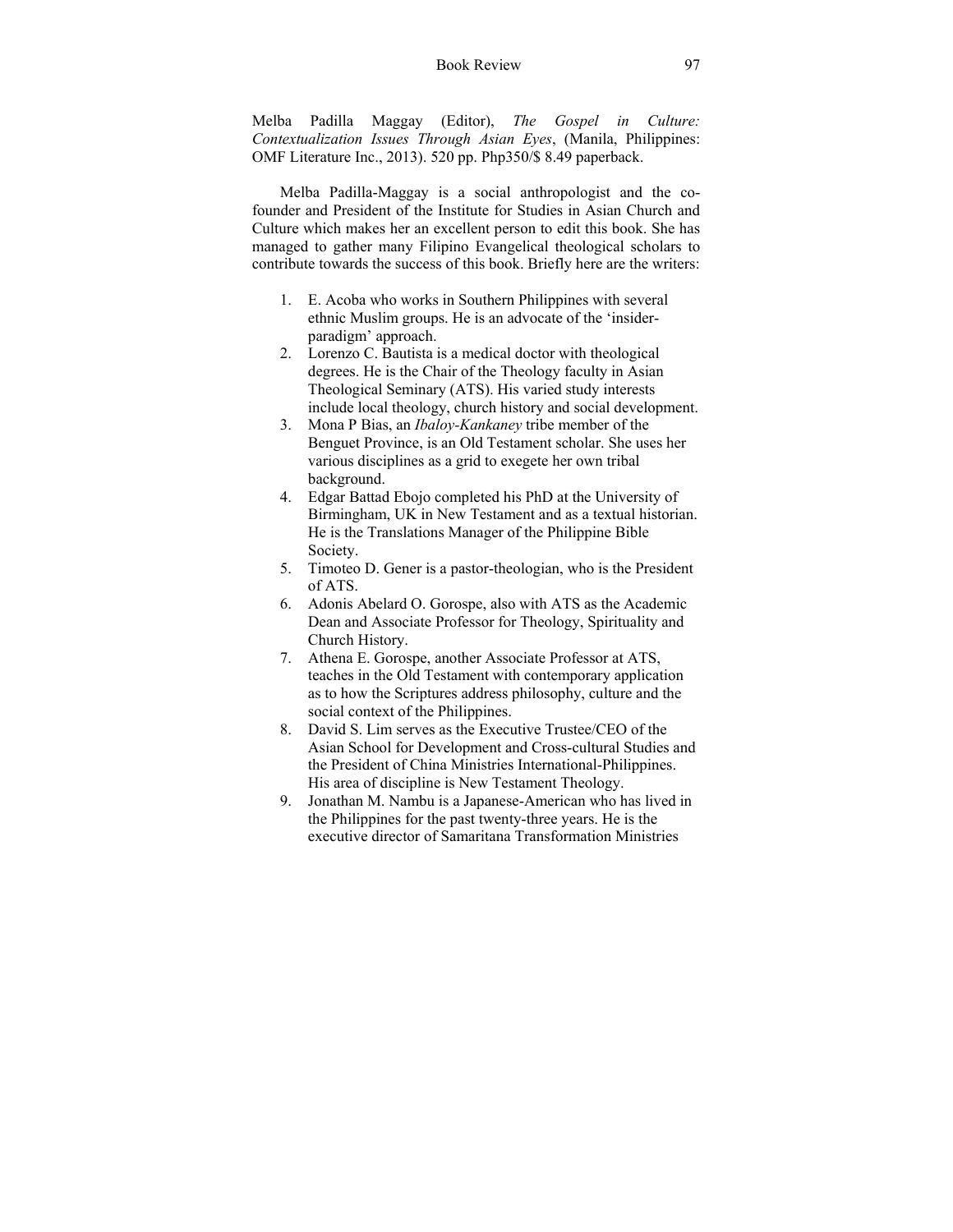that serve women survivors of prostitution and trafficking, engaging his expertise in Transformational Urban Leadership.

- 10. Narry F. Santos is the Senior Pastor of Greenhills Christian Fellowship, Toronto and the Executive Pastor of Greenhills Christian Fellowship, Canada. He is a church-planter as well as an Adjunct Professor at Tyndale University, College and Seminary, with two earned doctorates in New Testament and Philippine Studies.
- 11. Amanda Shao Tan hails as a faculty of Hermeneutics and Biblical Interpretation at ATS. However, she is also involved in counseling, discipling and speaking at the seminary. She is of Chinese ethnicity and has a special interest in physical disabilities and what the Scriptures say about it and how Scriptures speak to Chinese culture.
- 12. Federico G. Villanueva is the publications secretary of Asia Theological Association and the general editor of the Asia Bible Commentary series. He is also a Bible translator and part-time consultant with the Philippine Bible Society. His area of study has been the Old Testament.

The book is organized into three parts after the *Introduction*. Part I is about *Chrtistianity in Culture: Historical Appropriations*, Part II is entitled *The Text in Context: Hermeneutical Explorations* and finally Part III is called *The Gospel in Context: Communicating in a Pluralized Context*. In the *Introduction*, Maggay sets the tone by explaining *The Task of Contextualization* especially highlighting the *Issues of Reading, Appropriating and Transmitting the Faith*. A main pitfall of contextualization is without a doubt "syncretism." She deals with this issue in the very beginning and assures her readers that the contributors to this book have very skillfully not fallen into such a pit. Instead they have used their "insiders" perspective to give us a fresh view of the Gospel in Culture in the spirit of the title of the book.

Stated clearly by Maggay is "A main thesis of this book is that the church communities appropriate the Gospel always within the terms of their own cultural narratives." (p 9) The contributors of the first part do their appropriations in the framework of historical contexts with application to contemporary settings. At times though, there seems to be a reading into the context chosen, such as in the chapter by Gorospe that focuses on Origen, who Gorospe claims to give contemporary theologians the methodology to engage with secularism and Asian religions. That would probably be a historical stretch as Origen was in